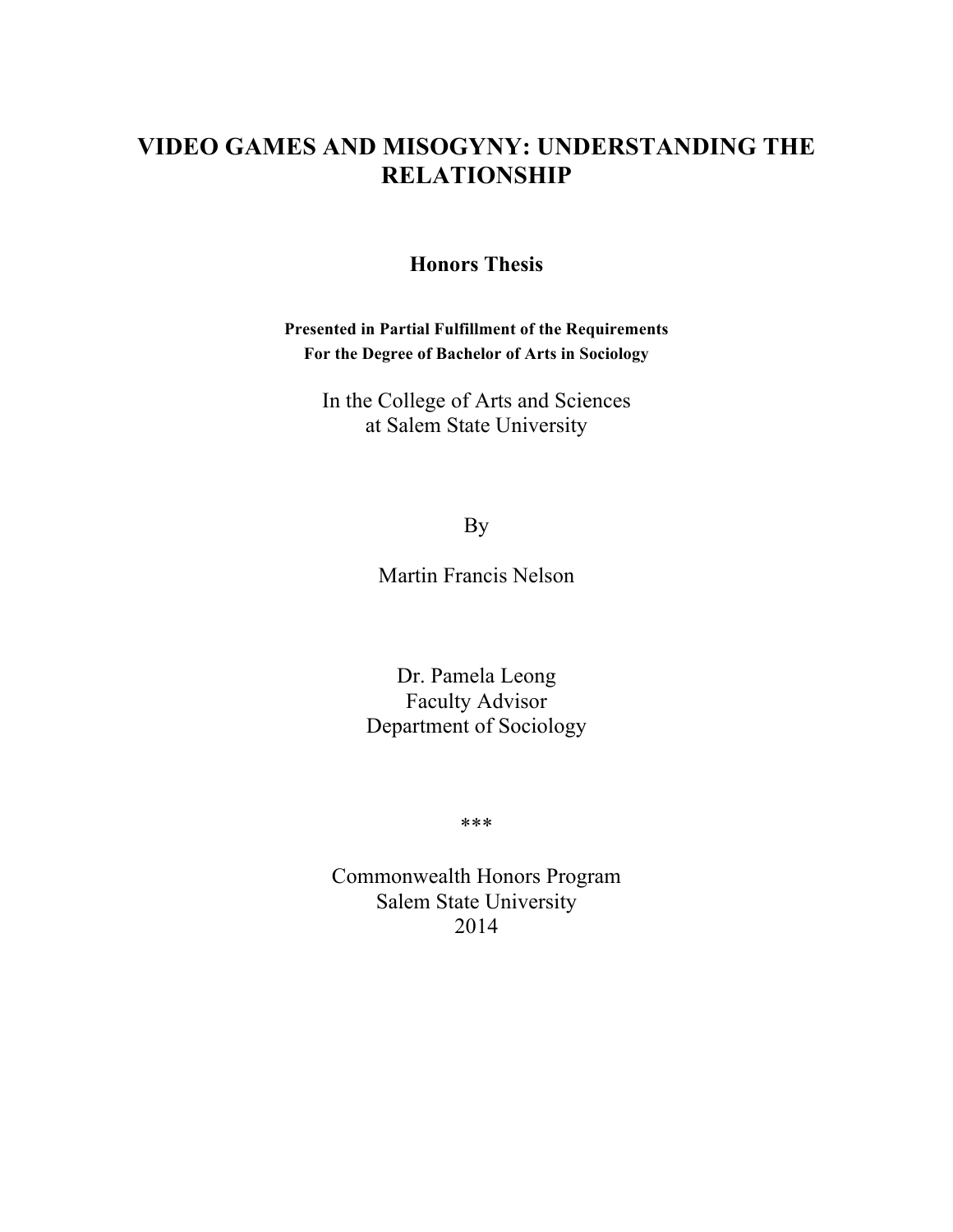## **INTRODUCTION**

Video games have been entertaining players since the 1970s, when games such as *Spacewar!*, a game where the player shot lasers at invading aliens, or the ever popular *Pong*, where players served a pong ball back and forth to each other, were released. These simplistic, twodimensionally based games were endlessly entertaining and were also a start of something bigger. There is no denying that video games are pervasive in today's popular culture: 88% of males and 75% of females report that they play video games on the computer (Bryce and Rutter 2002:243-44)

Our society frequently hears about the perils of video game playing as well. Many studies have focused on the negative effects video game playing can have on children and adults, particularly video games that include violent content. Numerous studies have found that playing violent video games increases levels of aggression (Willoughby, Adachi and Good 2012; Möller and Krahé 2009; Nowak, Krcmar and Farrar 2008) and levels of stress (Hasan, Bègue and Bushman 2013). Other studies have focused on the positive effects video games can have, such as encouragement of prosocial behavior (Greitemeyer and Osswald 2010), cognitive skill building, such as higher spatial resolution, mental rotational abilities, and attention allocation improvement (Granic, Lobel and Engels 2013), and positive mood increase (Fleming and Rickwood 2001).

More recently there have been concerns about the representation of women in video games. With video games having transformed from the rudimentary graphics of *Pong* to the realistic representation of humans that sound, act, and look like real humans, these avatars likely have an effect on social attitudes. Women in video games have come a long way, from the first representation of Princess Peach in 1981, simply known as "Lady," (McLaughlin 2010), to more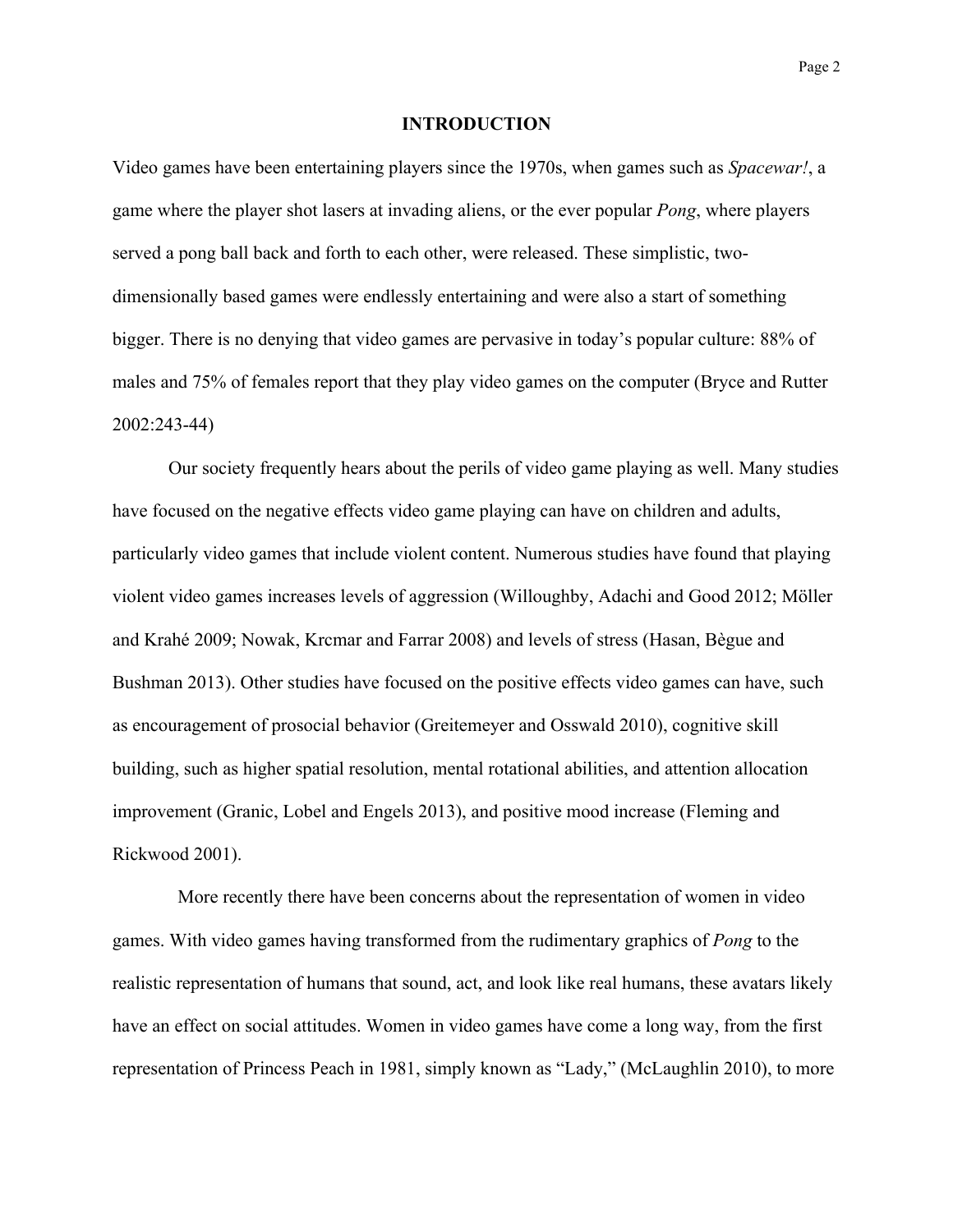realistic characters today, such as *Tomb Raider*'s Lara Croft; however, these representations tend to be inherently sexist and misogynistic. As the target population for these video games are heterosexual males (Bryce and Rutter 2002), this researcher wonders if depictions of females, often thinner and bustier than the average woman as well as frequently scantily clad (Downs and Smith 2010), have an effect on the players of these games. With video games becoming ever more popular, and with their graphic depiction becoming more and more realistic, it is important to know if and what the effect may be on players. Therefore, the current study inquires whether frequent video game playing contributes to more misogynistic attitudes, particularly among heterosexual males.

## **MISOGYNY IN VIDEO GAMES**

To find evidence and support for the present study's hypothesis, a review of the current literature was conducted. Initially, literatures that revealed the misogynistic nature of video games through various forms of content analysis were investigated. For example, in a study of hypersexuality in video games, the researchers found that out of 60 games reviewed for three separate consoles, 88% of main characters were male, compared to 12% female (Downs and Smith 2010:727). Even in regards to characters in the games, despite main character status or otherwise, it was found that 86% of characters were male, compared to 14% female (Downs and Smith 2010:727). A study of video game magazines and video game cover art revealed a similar trend: only one female appeared for every 5.3 males present in a video game (Miller and Summers 2007:737). In addition, Miller and Summers' (2000) study found that only 26.5% of the females video game characters were available as playable characters (Miller and Summers 2007:738), and males were twice as likely (90.2%) to appear on a video game cover compared to females (42.7%) (Burgess, Stermer and Burgess 2007:423). Another study showed that in online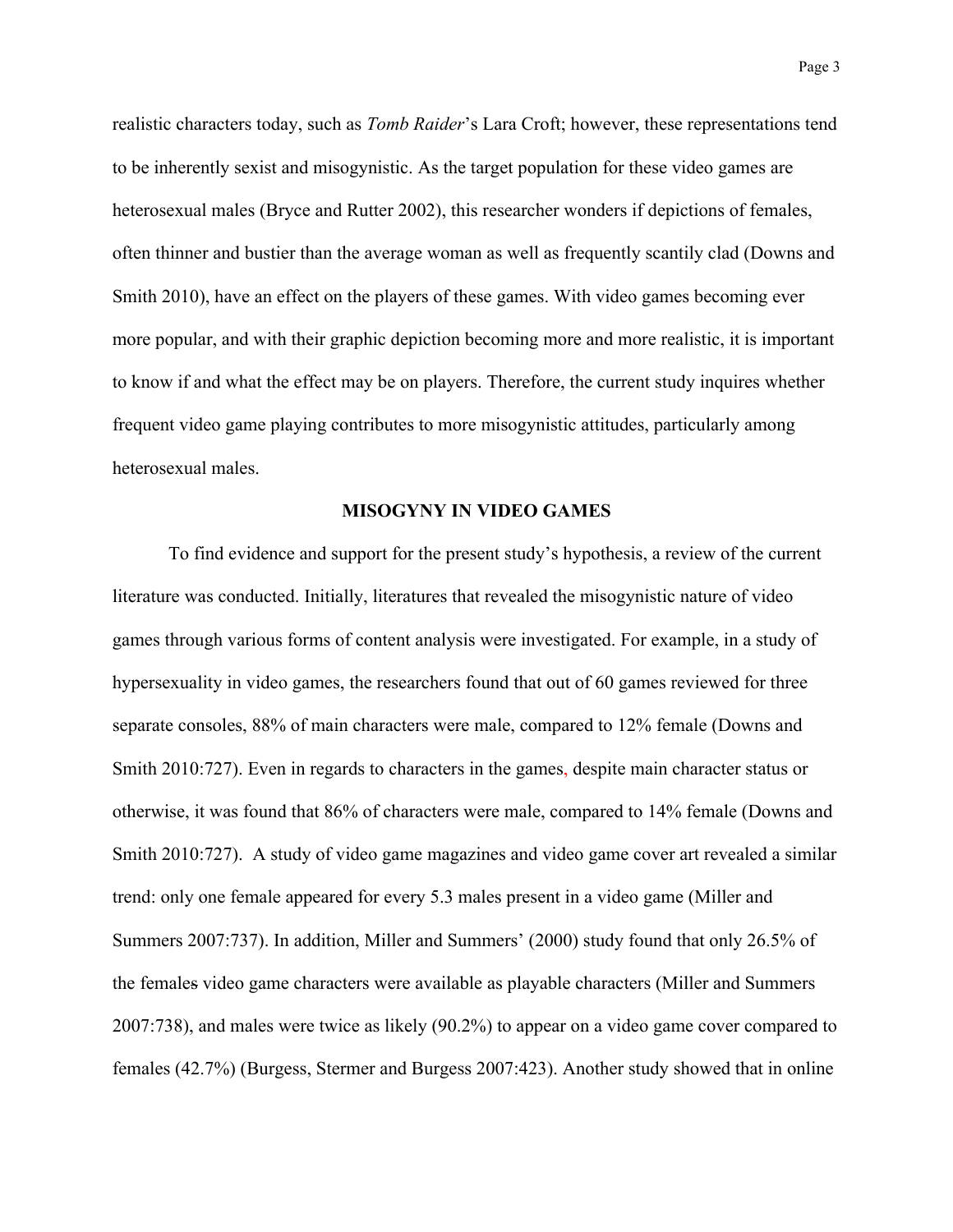reviews of video games, only 42% of reviews mentioned female characters at all, and 12% of those reviews focused on the female character's sex appeal (Ivory 2006:109,110).

Even when females do appear in video games, there are many stipulations attached: They are more likely to appear in revealing clothing, compared to male characters, and they are more likely to appear as fully nude characters (Downs and Smith 2010:727, Miller and Summers 2007:739). In addition, female video game characters were found to use less weapons (particularly guns), and they were depicted more frequently as "helpless," when compared to their male counterparts (Miller and Summers 2007:739). Overall, females were represented in video games as being mostly less essential or active than male counterparts, shown as just body parts rather than a full body, and acted more as "decoration," than male characters (Burgess et al. 2007:424,425,426).

The existing literatures, however, are not without their limitations. Because the literatures investigated here are content analysis pieces, one must keep in mind that content analysis "privileges theory more than effect," (Downs and Smith 2010:731) and does not provide a tested body of evidence to support a hypothesis about what effects these representations have. Therefore, content analysis cannot predict behavior of individuals but rather form a basis for future empirical works, such as the present study. In terms of the video game market, the video games reviewed in the existing literatures may already be outdated; however, because the present study will seek to investigate the effect on attitudes due to accrued exposure to video games, such video games as the ones mentioned in these pieces of literature may come to mind for surveyed participants in the present study.

It is no surprise that some women object to these degrading depictions of women in video games. Prior research suggests that women are aware of the video game imageries and ideas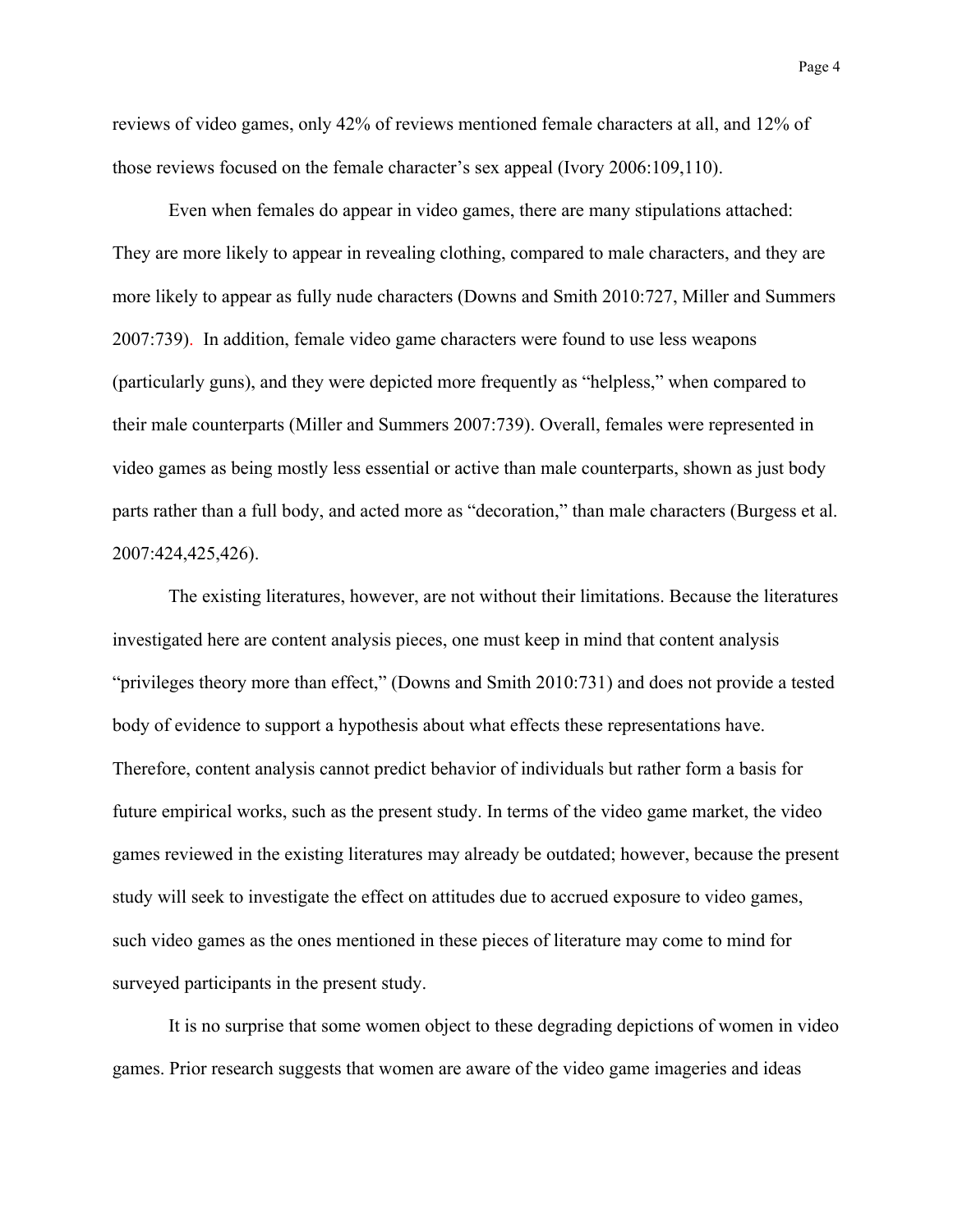about women, and how these images and ideas affect players. In particular, women reported that they believe the hypersexualized images of men and women in video games had a very strong influence on men and a somewhat strong influence on other women (Cruea and Park 2012:55). These beliefs have been confirmed by the existing literatures. In one study, women who played a video game with a sexualized female character reported lower feelings of self-efficacy than did the women who did not play a game with a sexualized female character (Behm-Morawitz and Mastro 2009:817). Even more disheartening, women in the same study who played a game with a sexualized female character reported "less favorable attitudes towards women with regards to women's physical capabilities," than did women not playing a video game with a sexualized female character (Behm-Morawitz and Mastro 2009:818). These literatures lend support to the present study's hypothesis that video games damage the image of women; in this case, the video games lead women to have feelings of self-doubt.

Not only are women's self-perception negatively affected by video game imagery, but so, too, are men's perceptions of women. In Cruea and Park's 2012 study, men who viewed a slide show of images of sexualized females from video games such as *Grand Theft Auto* and *BMX XXX* scored higher on a scale of sexual harassment tolerance meaning they were more forgiving of sexual harassment perpetrated by another male against a female (Dill, Brown and Collins 2008:1405,1406). Researchers also have found that after playing a sexually charged video game for 25 minutes, undergraduate men were quicker to identify sexual words (e.g. "penis," "sex,") than neutral words and non-words and words that are negative descriptions of females (e.g. "bitch," "whore,") than neutral words about females and non-words in a Lexical Decision Task, compared to men who did not play a sexually charged video game (Yao, Mahood and Linz 2009:83). The same study also found that men who played a sexually charged video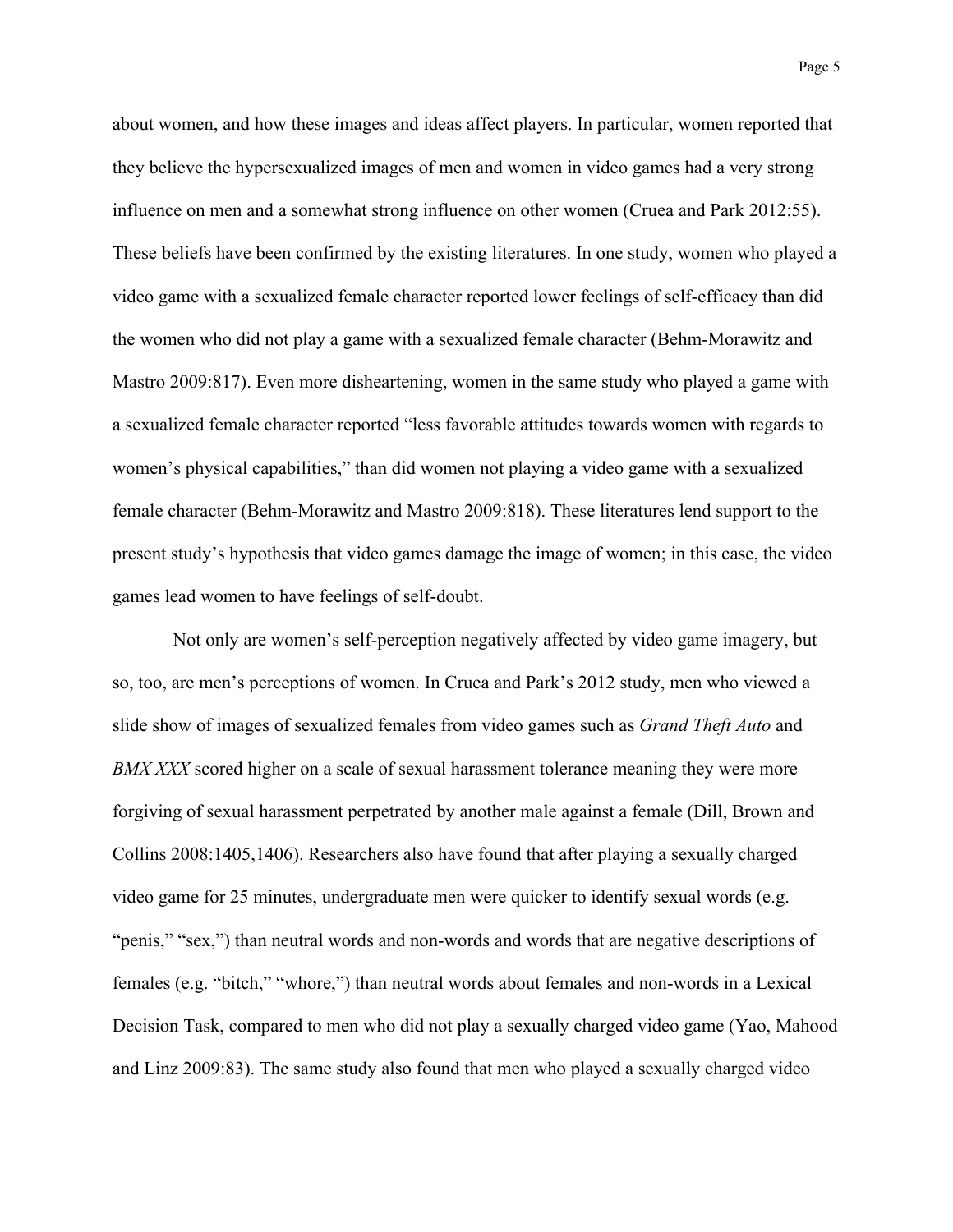Page 6

game for 25 minutes were more likely to score higher on a "Likelihood to Sexually Harass" scale than were men who did not play a sexually charged video game (Yao et al. 2009:83). A limitation, however, is that the aforementioned study only sought to investigate short-term cognitive effects of playing a sexually charged video game, so accrued effects of exposure are not explored. The study by Yao et al. (2009) does provide a basis for the present study's hypothesis, however, showing that if only 25 minutes of video game playing results in a shortterm cognitive difference, that accrued exposure will likely maintain an equal or stronger effect on an individual.

Stermer and Burkley (2012) investigated the effects of accrued video game exposure. They found that frequent players of video games with high sexual content reported higher levels of benevolent (but not hostile) sexism, meaning that men reported attitudes and beliefs reflecting the idea that women are childlike, precious, and are objects to be protected by men (Stermer and Burkley 2012:5-6). This finding lends support to the idea that misogynistic attitudes will be more evident among frequent video game players, especially heterosexual males.

The present study departs from the literatures reviewed due to the methodology applied. Rather than relying on content analysis of video game images, my study uses survey data in order to gauge the relationship between misogynistic attitudes and a variety of variables (for instance, frequency of video game playing frequency of violent video game playing). The use of quantitative data and quantitative data analysis allows for a more complete analysis and and stronger causal inferences than qualititative research methods.

## **METHODS**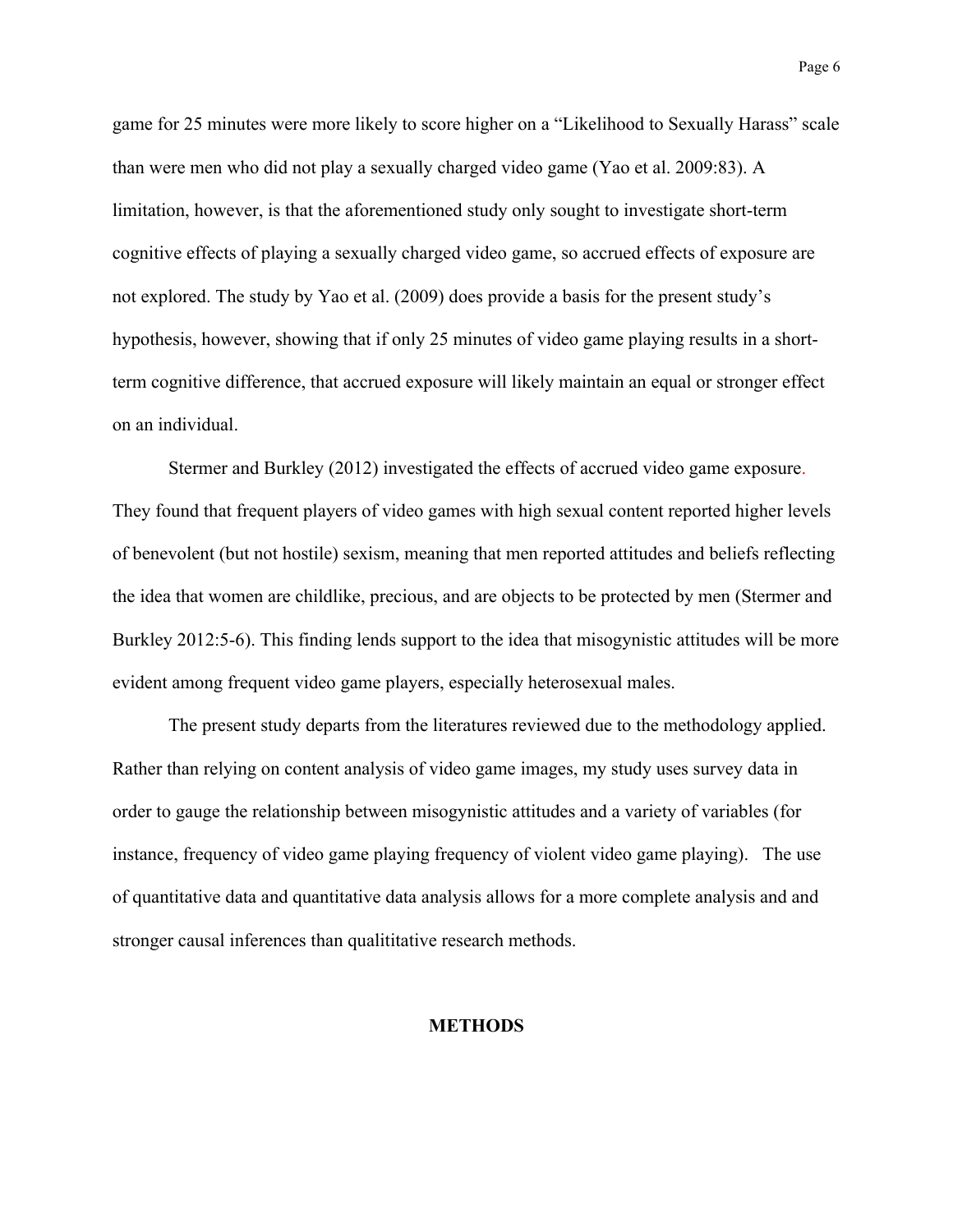**Sampling:** A survey was administered to both male and female undergraduate students attending Salem State University. This study used convenience sampling, as the author is a student at the university. With the permission of the instructor, students in three classes were surveyed. This includes one undergraduate upper-level sociology class (approx. 6 students), one undergraduate upper-level psychology class, (approx. 25 students) and an undergraduate introductory business class (approx. 25 students).Because the sampling method is not random, findings from this study are not generalizable to a larger population

No ethical issues were encountered in the administration of the survey, as the respondents were instructed to skip any questions that they did not feel comfortable answering in order to avoid any potential harm. The identities of the respondents were maintained as their real names were not recorded on any document, including the survey. This study received institutional review board approval.

*Variables:* BACKGROUND VARIABLES: The survey contained 35 questions and took no more than 10 minutes to complete. Seven questions focused on background demographics variables (for instance, sex, race, age, and social class).

*Concepts:* Concepts used in the analysis include: violent video game playing (the independent variable) and misogynistic attitudes (the dependent variable).

Violent Video Game Playing. An index was created to measure the frequency of violent video game playing. Five indicators were used for this index, including: "How often do you play video games in which your character commits criminal acts?", "How often do you play video games in which your character kills another character or player?", "How often do you play video games in which your character physically assaults a female character?", "How often do you play video games in which your character sexually assaults a female character?", and "How often do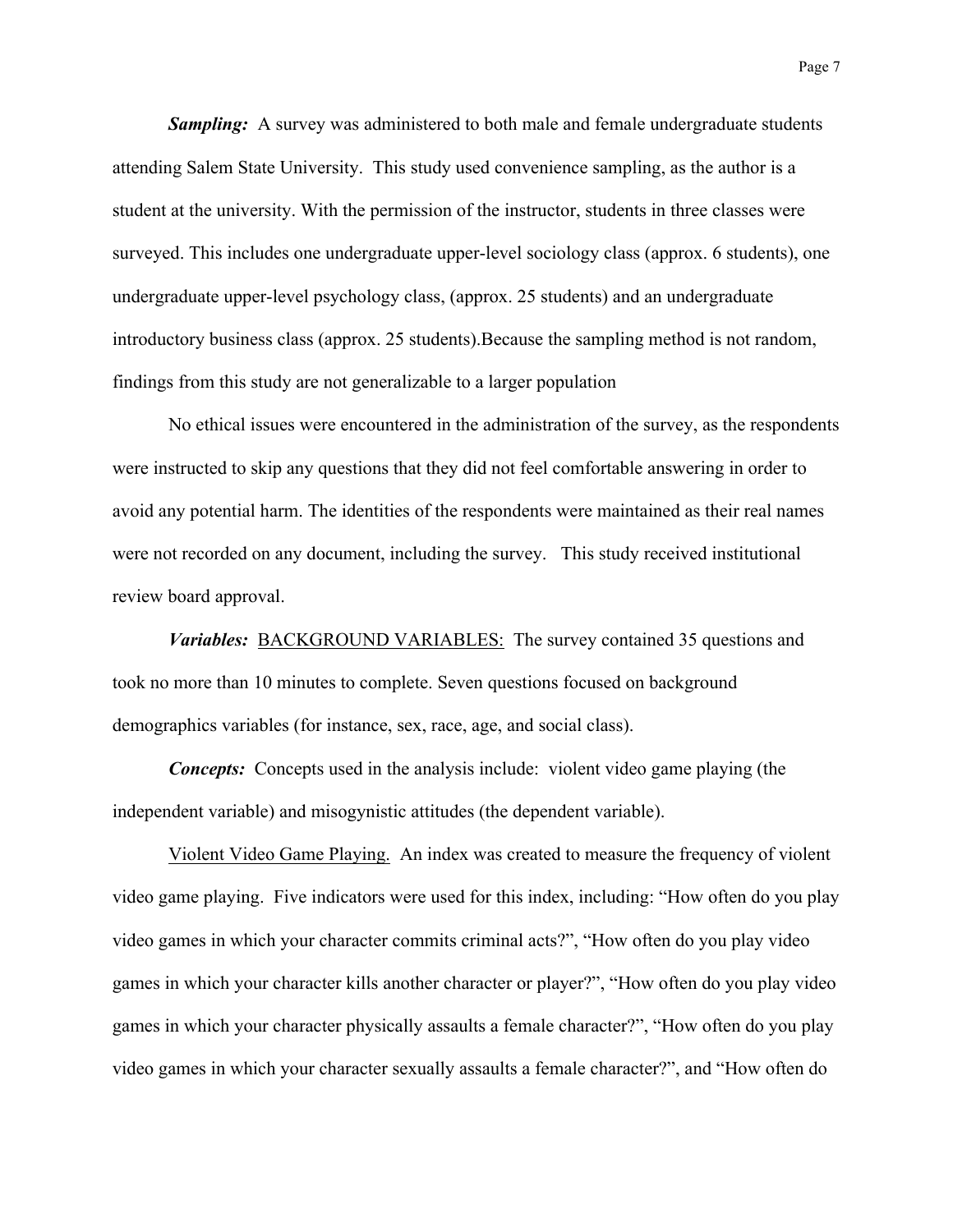you play video games in which your character swears or uses profane language?" Each question used a 4-point scale from 0 (never) to 3 (frequently); higher values signify more frequent play. A Chronbach's alpha of .918 indicated high reliability, suggesting that the five indicators, taken together, reliably measure the concept VIOLENT VIDEO GAME PLAYING. The scores for the five indicators were summed up, to create the index.

Misogynistic Attitudes: Eleven indicators were used to measure misogynistic attitudes. Some of the indicators were adapted from Gilmartin-Zena's 1988 study "Gender Differences In Students' Attitudes Toward Rape." Survey questions used to capture attitudes that embody hatred and antipathy for women beyond a basic level of sexism include: "Men are superior to women," "Women cannot be trusted," and "Women should be seen and not heard." Using a six-point Likert scale, the respondents indicated their level of agreement or disagreement to the statements. The scores for the 11 indicators were summed up to create an index. A reliability assessment of the 11 indicators used to measure Misogynistic Attitudes yielded a Chronbach's alpha of .869, indicating reliability.

*Summary Statistics:* In total, 94 undergraduate students were surveyed. Male respondents made up 54.3% of the sample and females comprised 45.7%. The mean age of respondents was 19.71, with a standard deviation of 2.61. The sample was 3.2% African-American, 4.3% Asian, 4.3% Bi- or Multiracial, 68.1% Caucasian, 17% Hispanic, and 3.2% Other. In terms of sexual orientation, the sample was 92.3% heterosexual, 4.4% bisexual, and 3.3% homosexual. In terms of social class, 8.6% of the respondents reported being working class, 17.2% identified as lower middle class, 59.1% identified as middle class, 14% identified as upper middle class, and 1.1% identified as upper class.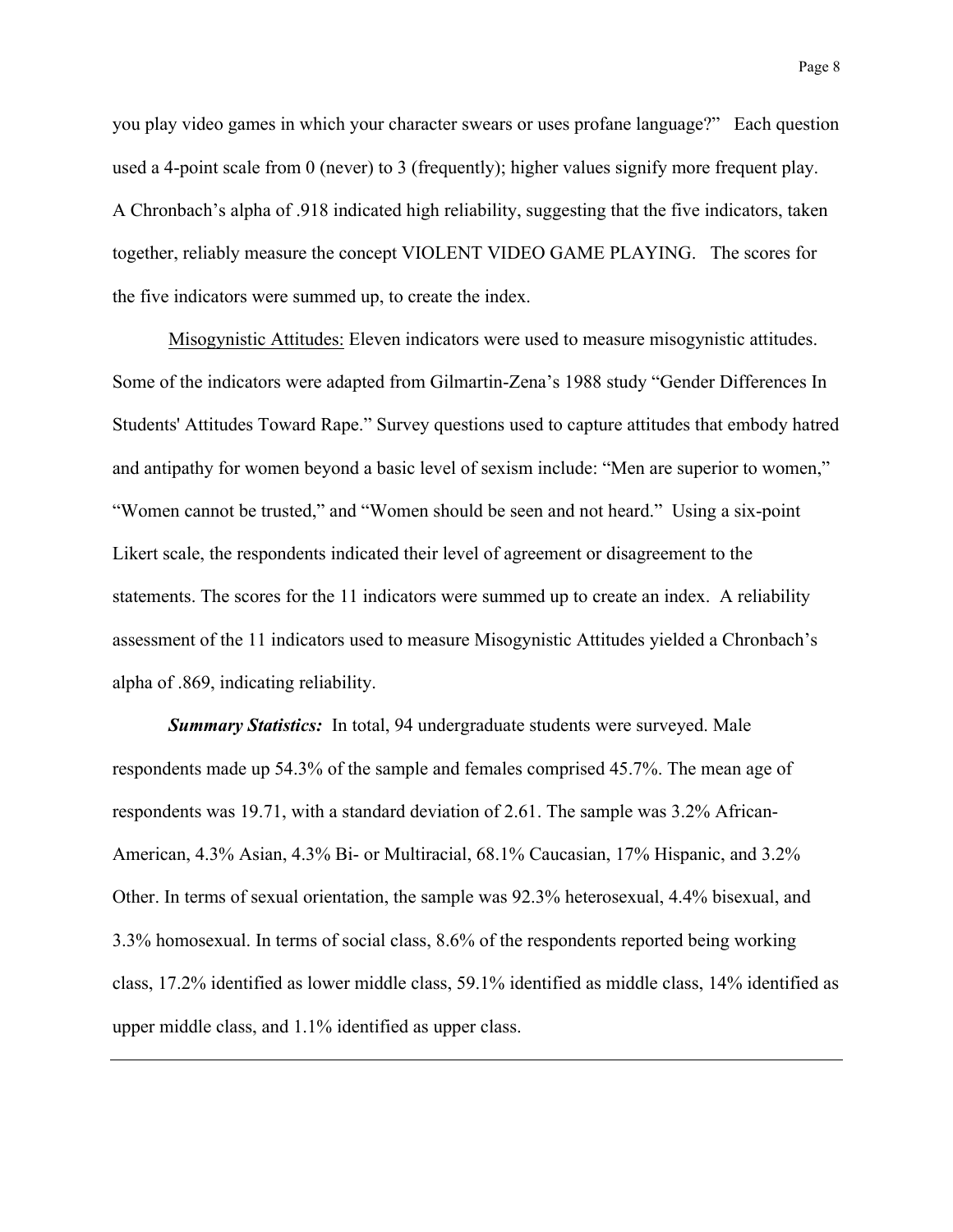## **RESULTS**

Correlations, analysis of variance, and regression analysis were performed using SPSS.

| <b>Correlations</b> |                     |                 |                      |  |  |
|---------------------|---------------------|-----------------|----------------------|--|--|
|                     |                     | <b>MISOGYNY</b> | <b>VIOLENTVIDEO</b>  |  |  |
|                     | Pearson Correlation |                 | $.331$ <sup>**</sup> |  |  |
| <b>MISOGYNY</b>     | Sig. (2-tailed)     |                 | .001                 |  |  |
|                     | N                   | 93              | 92                   |  |  |
| <b>VIOLENTVIDEO</b> | Pearson Correlation | $.331$ **       |                      |  |  |
|                     | Sig. (2-tailed)     | .001            |                      |  |  |
|                     | N                   | 92              | 93                   |  |  |

\*\*. Correlation is significant at the 0.01 level (2-tailed).

The correlation between the two indexes, VIOLENT VIDEO GAME PLAYING and MISOGYNISTIC ATTITUDES, was examined. A Pearson's correlation coefficient of .331 indicates a moderate-positive relationship between violent video game playing and misogyny. Essentially, more frequent violent video game playing is associated with higher misogyny levels. This relationship is statistically significant at the .001 level.

**Report**

| <b>MISOGYNY</b>                    |         |    |                |  |  |  |  |
|------------------------------------|---------|----|----------------|--|--|--|--|
| Frequency of Video Game<br>Playing | Mean    | N  | Std. Deviation |  |  |  |  |
| Never                              | 14.7857 | 14 | 3.62000        |  |  |  |  |
| Rarely                             | 16.5938 | 32 | 8.69505        |  |  |  |  |
| Sometimes                          | 19.2222 | 27 | 7.88540        |  |  |  |  |
| Frequently                         | 17.6842 | 19 | 7.45395        |  |  |  |  |
| Total                              | 17.3152 | 92 | 7.65884        |  |  |  |  |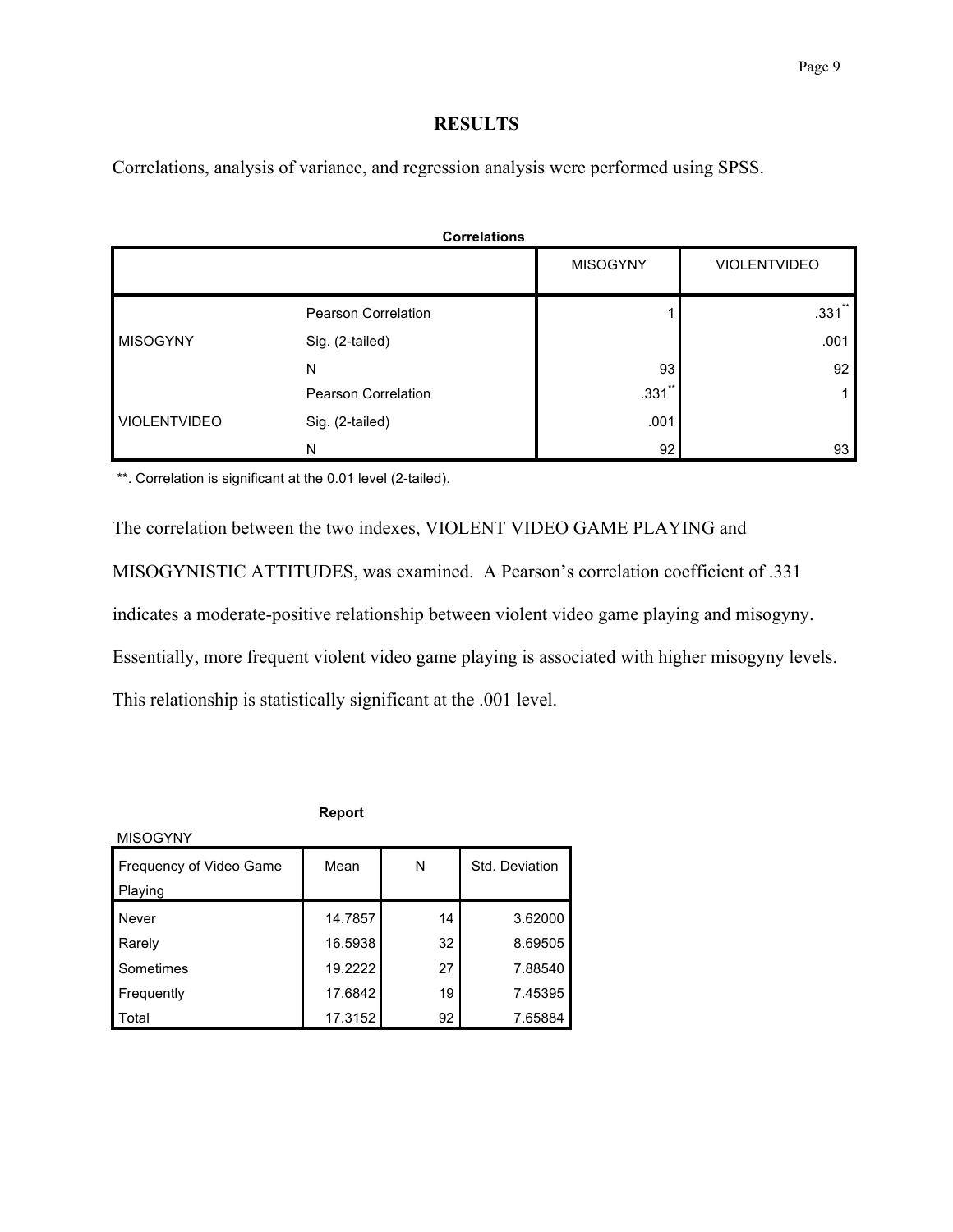An analysis of variance did not reveal any discernible patterns. Interestingly enough, the highest levels of misogyny are found among "sometimes" players of video games, as opposed to every other category of players, including those who indicated that they play video games frequently. Those who never play video games appear to report the lowest levels of misogyny. This finding is perhaps not surprising, given that frequency of video game playing includes all video game genres, both violent and non-violent ones. The relationship between frequency of video game playing and misogyny is not statistically significant (sig value = .321).

|                                               |                              | Sum of<br>Squares | df | Mean Square | F     | Sig. |
|-----------------------------------------------|------------------------------|-------------------|----|-------------|-------|------|
| MISOGYNY * Frequency<br>of Video Game Playing | Between Groups<br>(Combined) | 207.011           | 3  | 69.004      | 1.183 | .321 |
|                                               | <b>Within Groups</b>         | 5130.848          | 88 | 58.305      |       |      |
|                                               | Total                        | 5337.859          | 91 |             |       |      |

| <b>ANOVA Table</b> |  |  |
|--------------------|--|--|
|--------------------|--|--|

| <b>Model Summary</b> |                   |          |            |                   |  |  |
|----------------------|-------------------|----------|------------|-------------------|--|--|
| Model                |                   | R Square | Adjusted R | Std. Error of the |  |  |
|                      |                   |          | Square     | Estimate          |  |  |
|                      | .405 <sup>a</sup> | .164     | .102       | 7.38700           |  |  |

a. Predictors: (Constant), Hours of Video Games Played per week,

hetero, VIOLENTVIDEO, male, Frequency of Video Game Playing,

Hours of Video Games Played per day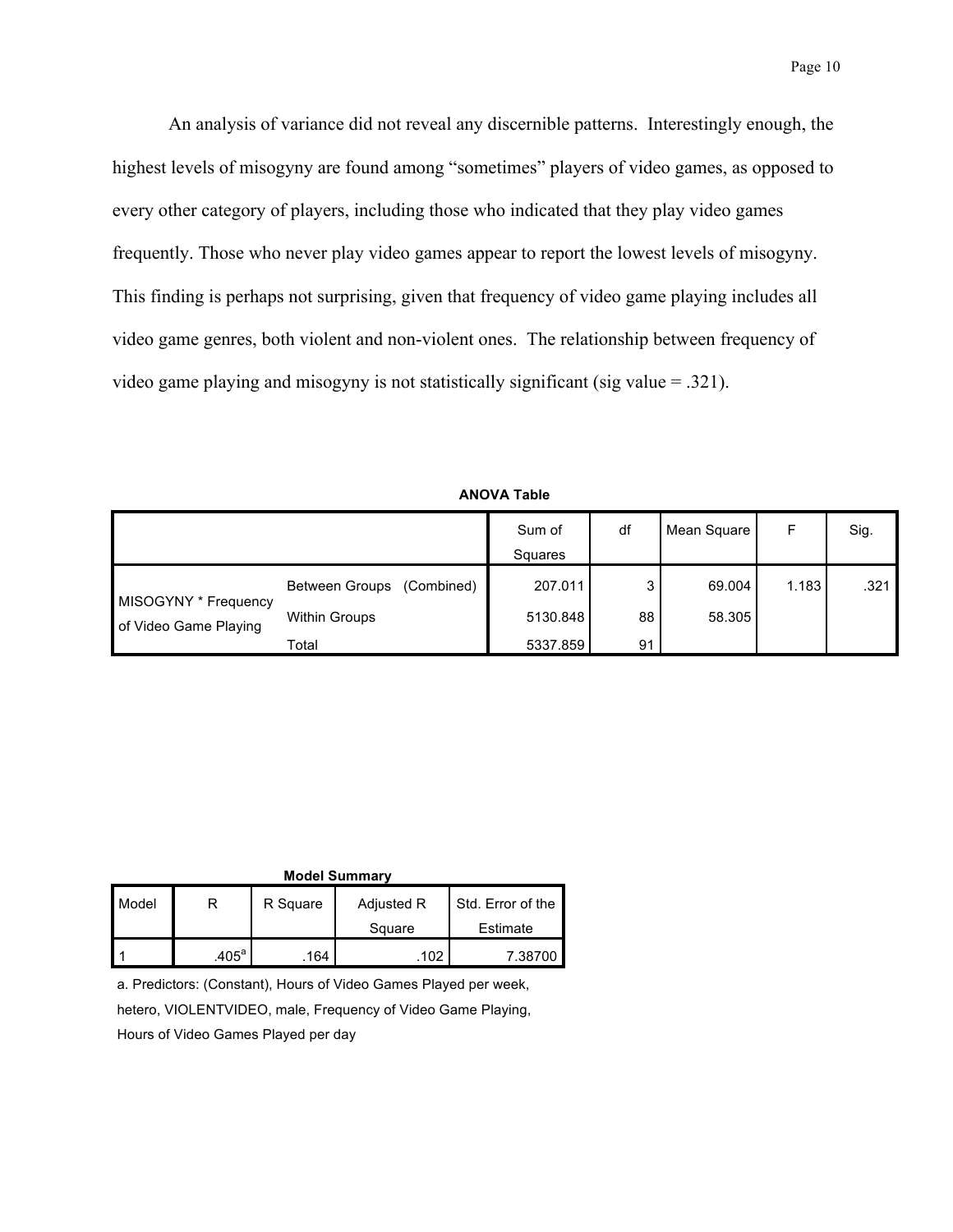A regression analysis was run, with MISOGYNY as the dependent variable and male, heterosexual, frequency of video game playing, hours of video game playing per day, hours of video game played per week, and frequency of violent video game playing as the independent variables. An R-Square value of .102 means that 10.2% of the variation in misogyny is explained by all six independent variables taken together.

| v.<br>ιNΙ<br>Δ<br>O<br>ï |  |
|--------------------------|--|
|--------------------------|--|

| Model |            | Sum of Squares | df | Mean Square |       | Sig.     |
|-------|------------|----------------|----|-------------|-------|----------|
|       | Regression | 858.193        | 6  | 143.032     | 2.621 | $.023^b$ |
|       | Residual   | 4365.416       | 80 | 54.568      |       |          |
|       | Total      | 5223.609       | 86 |             |       |          |

a. Dependent Variable: MISOGYNY

b. Predictors: (Constant), Hours of Video Games Played per week, hetero, VIOLENTVIDEO,

male, Frequency of Video Game Playing, Hours of Video Games Played per day

|       | Coenicients                             |                                    |            |                              |          |      |  |  |
|-------|-----------------------------------------|------------------------------------|------------|------------------------------|----------|------|--|--|
| Model |                                         | <b>Unstandardized Coefficients</b> |            | Standardized<br>Coefficients | t        | Sig. |  |  |
|       |                                         | B                                  | Std. Error | <b>Beta</b>                  |          |      |  |  |
|       | (Constant)                              | 12.634                             | 3.127      |                              | 4.041    | .000 |  |  |
|       | male                                    | 2.440                              | 2.041      | .157                         | 1.196    | .235 |  |  |
|       | hetero                                  | 2.023                              | 2.990      | .071                         | .677     | .501 |  |  |
|       | <b>VIOLENTVIDEO</b>                     | .495                               | .261       | .292                         | 1.901    | .061 |  |  |
| 1     | Frequency of Video Game<br>Playing      | $-1.009$                           | 1.374      | $-126$                       | $-.734$  | .465 |  |  |
|       | Hours of Video Games<br>Played per day  | 1.793                              | 1.211      | .348                         | 1.481    | .143 |  |  |
|       | Hours of Video Games<br>Played per week | $-.271$                            | .194       | $-.318$                      | $-1.397$ | .166 |  |  |

**Coefficients<sup>a</sup>**

a. Dependent Variable: MISOGYNY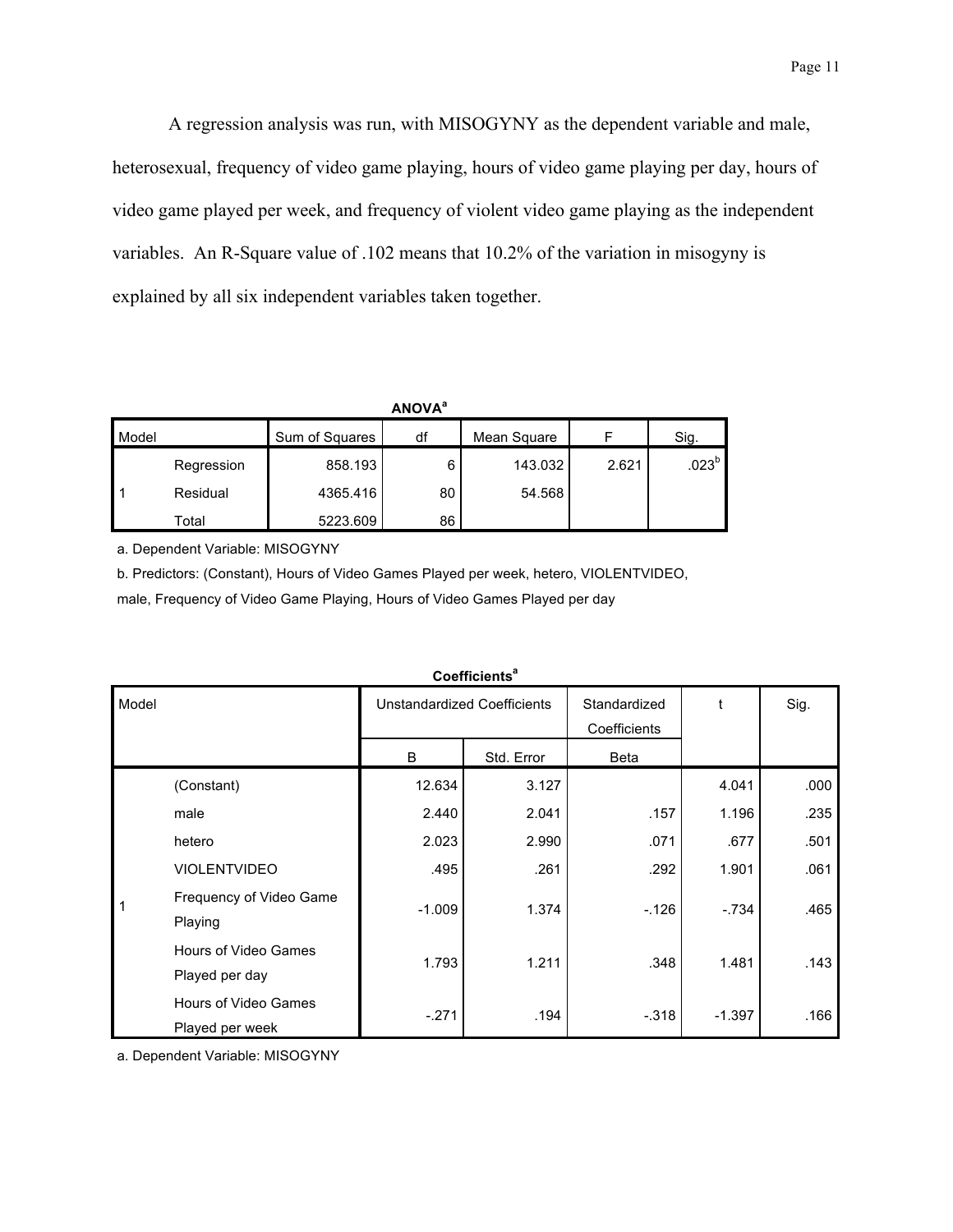While the regression as a whole was found to be significant at the .05 level (sig value = .023), being straight or male did not significantly affect MISOGYNY. Only the relationship between violent video game playing and misogyny yielded a statistically significant relationship (sig value = .049). Every unit increase in violent video game playing produces a .502-unit increase in misogyny level. All other relationships were not significant.

#### **DISCUSSION**

As the hypothesis was that frequent video game playing would lead to higher levels of misogyny, particularly among heterosexual males, some interesting results were found. First, the Pearson's correlation test did reveal that more frequent violent video game playing corresponded to higher levels of misogyny. Although the hypothesis of this study did not necessarily address which genre of video games would correspond to the highest levels of misogyny, this finding corresponds with previous research, such as Yao et al. (2008), which showed that playing a video game with "neutral" content (no violence, no sexual material, etc…) did not result in a change in men's cognition. A regression analysis yielded only one (barely) significant relationship between violent video game playing and misogyny. No statistical relationships were found between being male and misogyny, or being heterosexual and misogyny.

Although the hypothesis of this study was not fully confirmed, there are a few issues left to be addressed in regards to the research. This study had many limitations. The first is that the sample size was incredibly small, and the sample was not at all randomly selected. The reliance on convenience sampling means that findings from this study cannot be generalized to a larger population. In addition, the survey participants were selected from a single college campus, Salem State University, further limiting generalizability.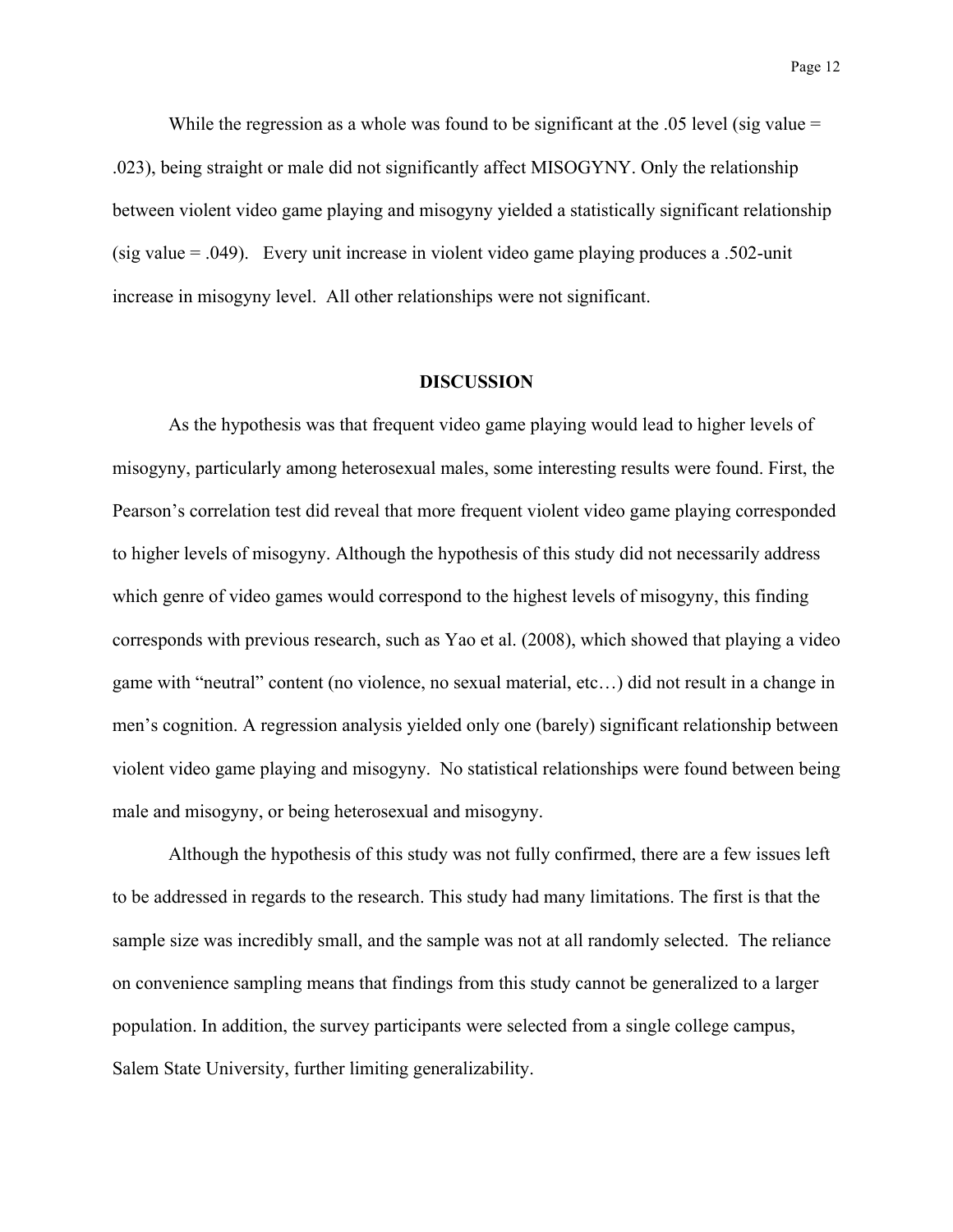In spite of the limitations of the study, this study leaves many opportunities to advance upon research in this topic. The topic continues to be an important one in studying gender relationships and the impact of popular culture and mass media. Video games may have important effects on men's perceptions of women and, accordingly, men's treatment of women, and with the trend of video games becoming increasingly more violent, the trend may also lead to more violence towards women.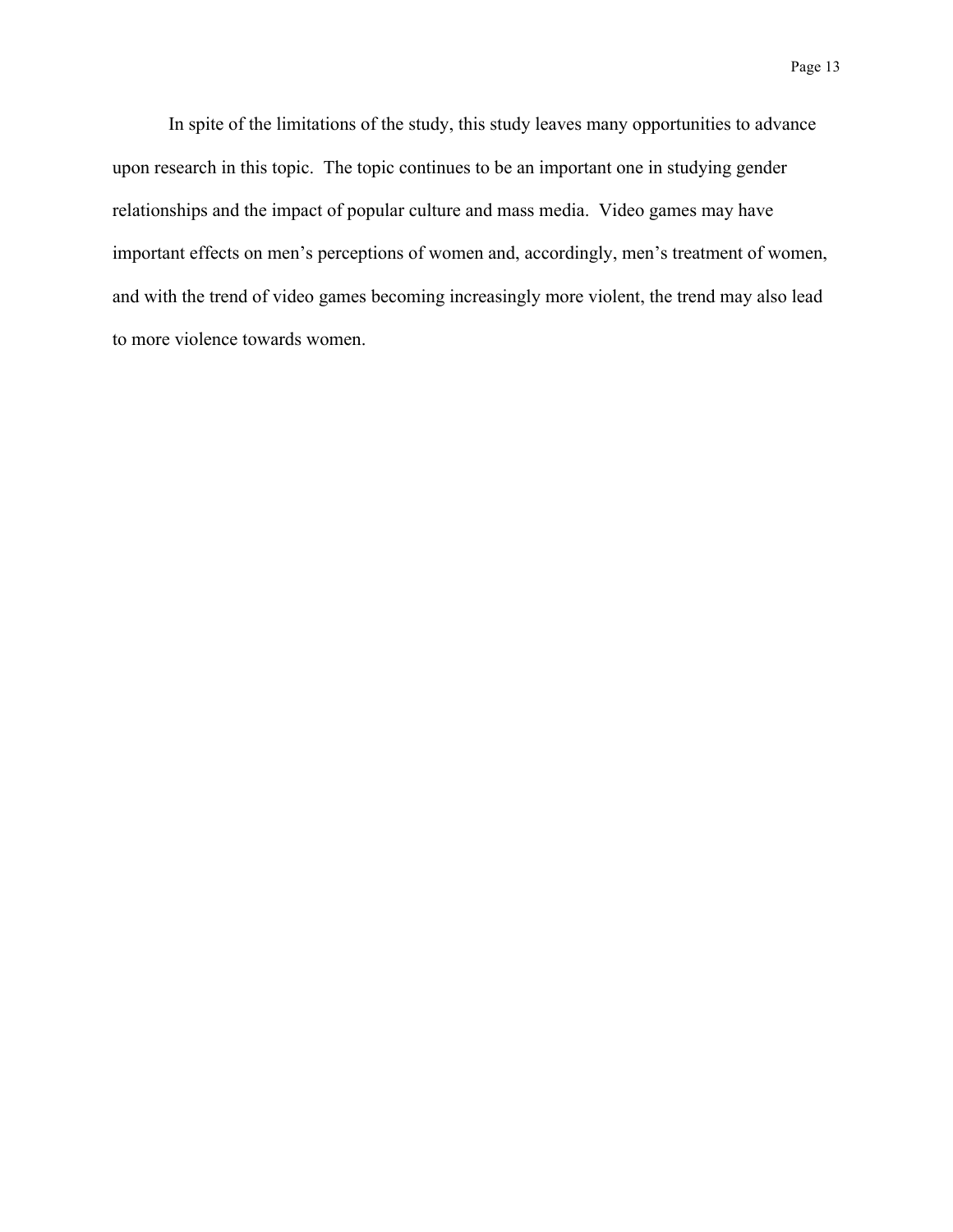#### **REFERENCES**

- Behm-Morawitz, Elizabeth and Dana Mastro. 2009. "The Effects of the Sexualization of Female Video Game Characters on Gender Stereotyping and Female Self-concept." *Sex Roles* 61(11-12):808-23
- Bryce, Jo and Jason Rutter. 2002. "Killing Like a Girl: Gendered Gaming and Girl Gamers' Visibility." Presented at the Computer Games and Digital Culture Conferences (2002).  $(243-56)$ .
- Burgess, Melinda C. R., Steven Paul Stermer, Stephen P. Burgess. 2007. "Sex, Lies, and Video Games: The Portrayal of Male and Female Characters on Video Game Covers" *Sex Roles* 57:(419-33)
- Cruea, Mark and Sung-Yeon Park. 2012. "Gender Disparity in Video Game Usage: A Thirdperson Perception-based Explanation." *Media Psychology* 15(1):(44-67)
- Dill, Karen E., Brian P. Brown, Michael A. Collins. 2008. "Effects of Exposure to Sexstereotyped Video Game Characters on Tolerance of Sexual Harassment" *Journal of Experimental Social Psychology* 44(5):(1402-08)
- Downs, Edward and Stacy L. Smith. 2010. "Keeping Abreast of Hypersexuality: A Video Game Character Content Analysis." *Sex Roles* 62(11-12):(721-33)
- Fleming, Michele and Debra Rickwood. 2001. "Effects of violent versus nonviolent video games on children's arousal, aggressive mood, and positive mood." *Journal of Applied Social Psychology* 31(10):(2047-71)
- Gilmartin-Zena, Pat. 1988. "Gender Differences In Students' Attitudes Toward Rape." *Sociological Focus* 21(4):(279-92)
- Granic, Isabela, Adam Lobels, Rutger C.M.E. Engels. 2013. "The Benefits of Playing Video Games." *American Psychologist – Advance Online Publication*
- Greitemeyer, Tobias and Silvia Osswald. 2010. "Effects of prosocial videogames on prosocial behavior." *Journal of Personality and Social Psychology* 98(2):(211-221)